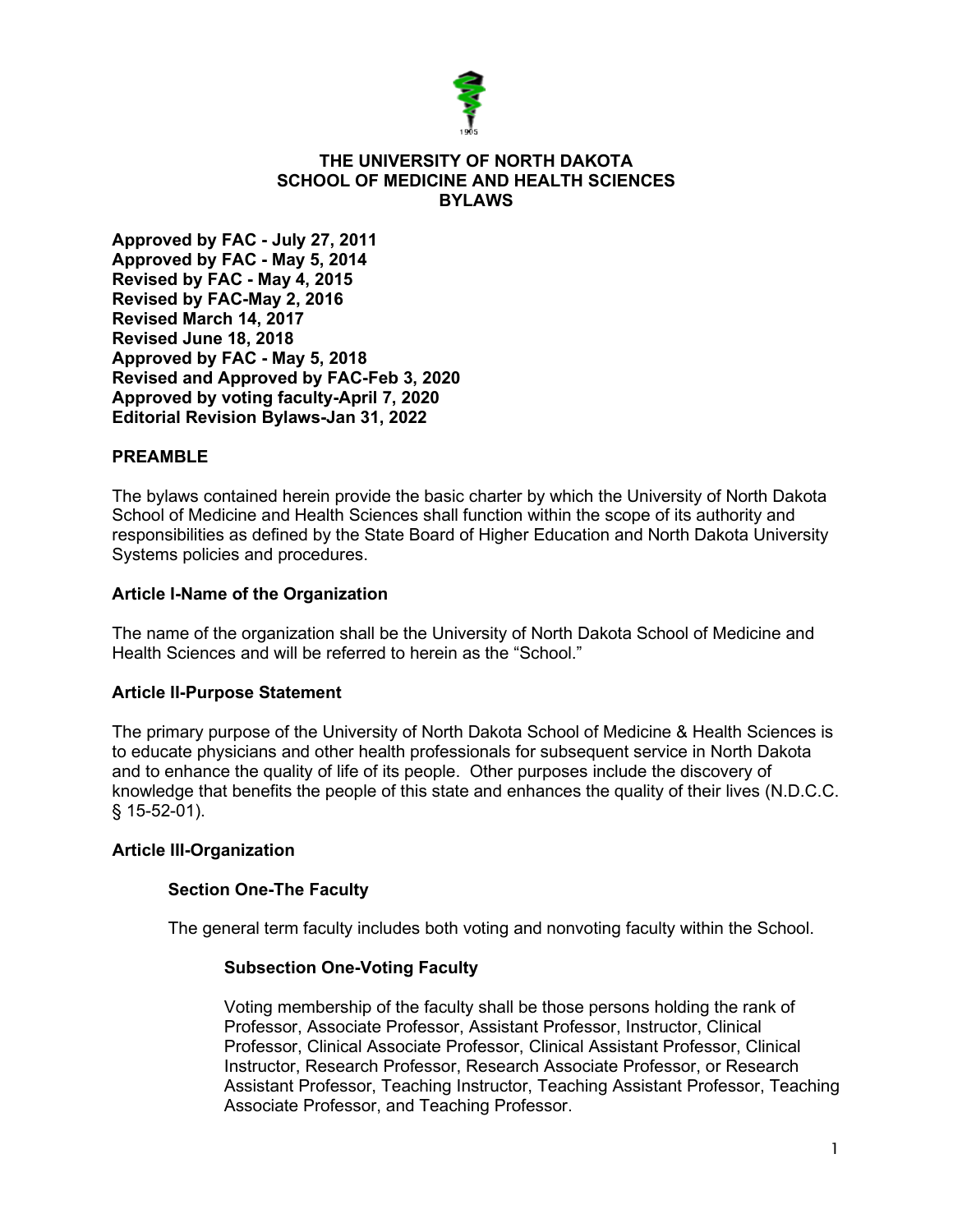# **Subsection Two-Nonvoting Faculty**

Nonvoting members of the faculty are adjunct faculty, visiting professors, research associates, research assistants, post-doctorate fellows, teaching fellows, and teaching assistants.

### **Subsection Three-Responsibilities of the Faculty**

The faculty shall:

- A. Establish and maintain a medical education program designed to educate physicians for the practice of medicine.
- B. Establish and maintain undergraduate, graduate, and continuing education programs in the biomedical and health sciences.
- C. Maintain standards of teaching, service, and research that meet or exceed accreditation standards.
- D. Fulfill all of the responsibilities of the faculty to students, colleagues, and the University of North Dakota as specified in its Faculty Handbook.
- E. Approve the Bylaws of the School and ratify amendments made to the Bylaws.

### **Section Two-The Administration**

The administration shall consist of the dean, all associate and assistant deans, all departmental chairs, and any other administrative officers appointed by the dean. All associate and assistant deans and other administrative officers appointed by the dean, with the exception of departmental chairs, shall be considered members of the dean's staff.

#### **Subsection One-The Dean**

The dean is the chief academic officer of the School and shall be responsible for the overall direction, development, evaluation, and support of all School activities. The dean has the authority to approve and authorize all policies in accordance with the School's Policy on Policy. The dean shall provide, at least annually, a State-of-the-School address to an assembly of the faculty. The responsibilities and privileges of the dean and the administrative officers are defined in their position descriptions

([https://med.und.edu/administration-finance/position](https://med.und.edu/administration-finance/position-descriptions.html)[descriptions.html](https://med.und.edu/administration-finance/position-descriptions.html)).

#### **Subsection Two-Departmental Chair**

The chair of each academic department of the School shall be appointed by the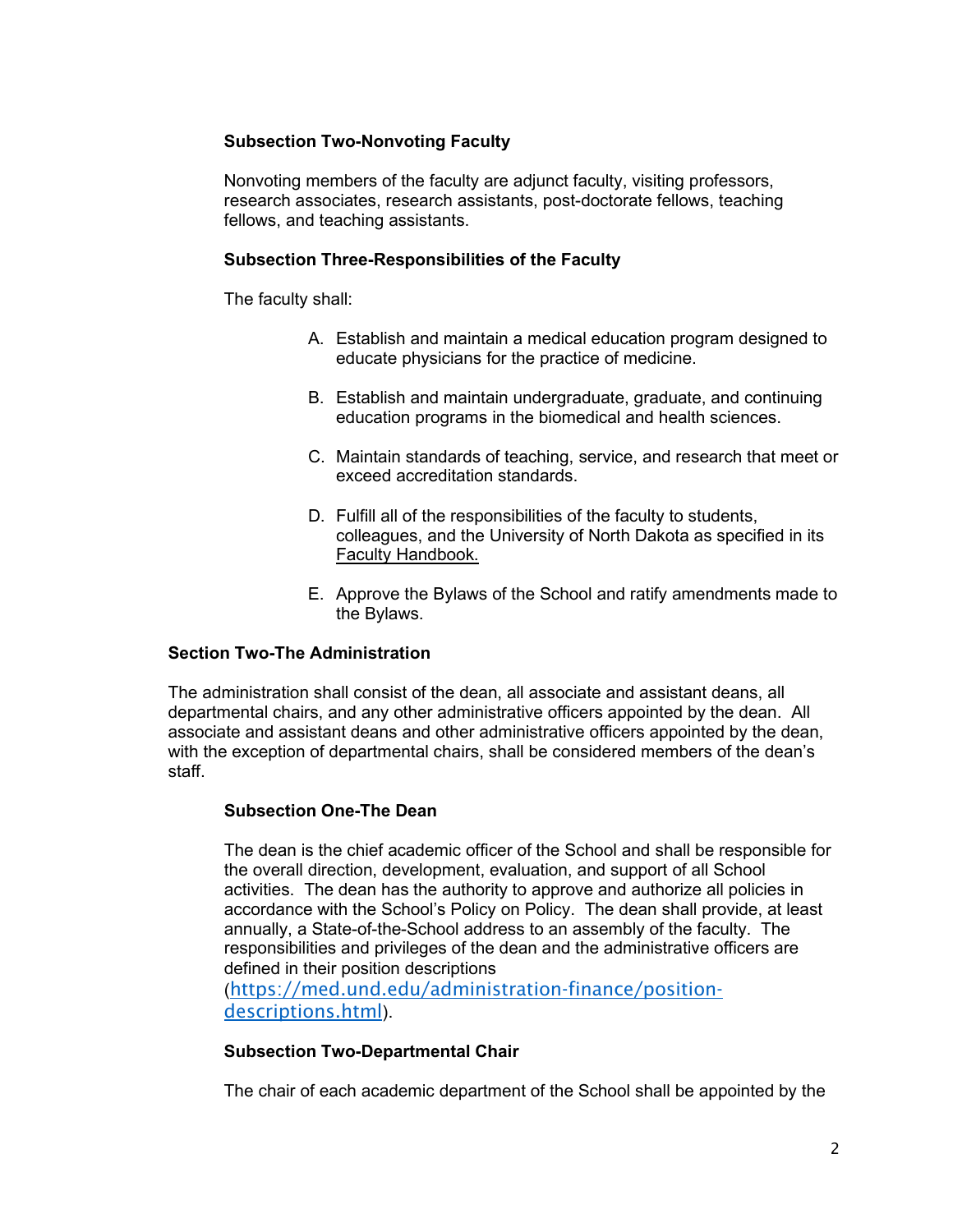dean and may be reappointed for unlimited additional terms. The chair is a member of the faculty and shall serve at the discretion of the dean. The chair shall be evaluated at least annually according to guidelines set by the University and the State Board of Higher Education. The responsibilities and privileges of a department chair are defined in their position description.

### **Section Three-Committees**

The School shall have 2 types of committees, each of which shall maintain a record of its charge, membership, and other operational details.

- A. School-wide committees: The School-wide committees are reporting committees of the Faculty Council (FC). Membership is constituted from school-wide faculty. These shall have as their scope issues affecting the entire school.
- B. Programmatic committees: The Programmatic committees shall have as their scope issues affecting one or more programs within the school but not the entire school. The Programmatic Committees inform the FC of their activities, but are not a reporting committee to the FC. The membership of the Programmatic committees is constituted by the faculty of those programs except for the Graduate Medical Education Committee, whose membership will align with requirements of the Accreditation Council for Graduate Medical Education. Programmatic committees have oversight authority over their associated curricula and may determine academic policy specific to their program or department. These committees may change their charge, membership, and terms and conditions on their own authority without approval by the FC.

The FC, School-wide committees, and Programmatic committees shall have the authority to establish standing or *ad hoc* subcommittees as needed. When a subcommittee is established, the committee that establishes it shall define its charge, membership, and other operational details. The establishing committees shall maintain a record of these details according to the School's policy.

### **Section Four-Faculty Council (FC)**

#### **A. Duties and Responsibilities of the Faculty Council:**

- 1. The Faculty Council (FC) shall ensure that the School meets its Purpose Statement.
- 2. The FC shall provide oversight of the School's strategic plan.
- 3. The FC shall recommend School-wide policy to the dean upon recommendations from its committees or upon its own initiative in order to meet its charges and responsibilities. Final authority for action on the recommendation of FC shall reside with the dean.
- 4. The FC shall provide oversight over its committees and the performance of their assigned functions.
- 5. The FC shall communicate its actions to all members of the faculty.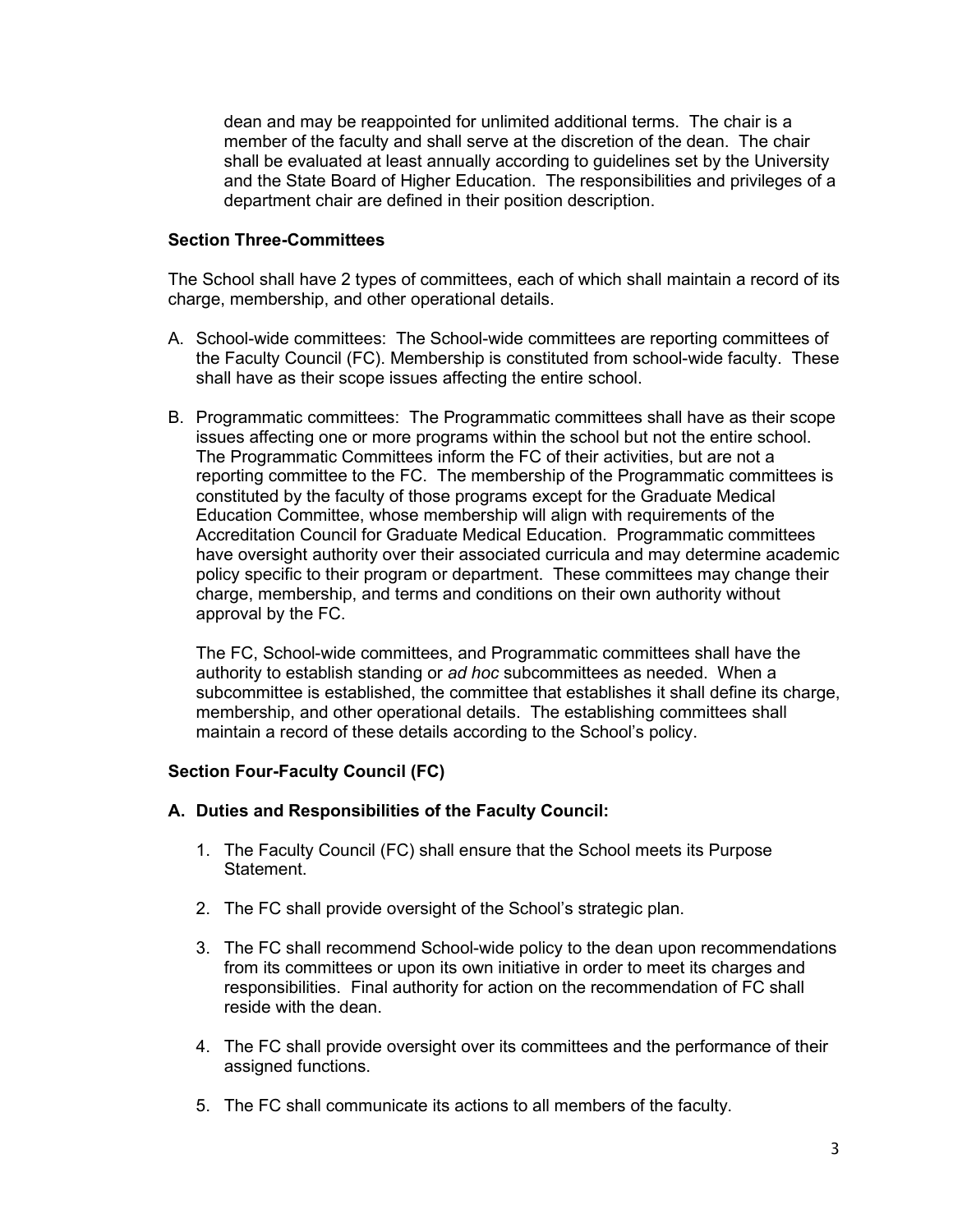6. The FC shall maintain easily accessible and up-to-date reporting of all activities and meeting minutes.

### **B. Membership:**

- 1. Each department chair
- 2. Members-at-large are to represent the interests of the School as a whole rather than individual departments, are elected at large by the faculty, and shall consist of:
	- a. Seven (7) Biomedical Sciences faculty members:
	- b. Three (3) Clinical Sciences faculty members; and
	- c. Three (3) Health Sciences faculty members.
- 3. Non-voting membership: The dean and all associate and assistant deans. Elected students, from the student body, shall consist of one (1) basic sciences graduate student, one (1) clinical sciences graduate student, one (1) health sciences student and the president of the second year Medical Student Council.
- 4. The FC will have both a chair and a chair-elect, elected from the voting membership of the Council.
	- a. At the first meeting of the FC in the new academic year, the chair will convene the meeting and conduct the election.
	- b. The chair-elect will be elected from the voting membership of the council. In the event that the chair-elect is in the  $3<sup>rd</sup>$  year of an elected  $3$ -year appointment, their appointment to the council will be automatically extended by one year.
	- c. In the event that the chair cannot fulfill the term, the chair-elect will advance to chair and a replacement chair-elect will be elected. Likewise, if the chair-elect cannot fulfill the term prior to assuming the role as chair, a replacement chair-elect will be elected.
	- d. Both the chair and chair-elect will have full voting rights on all matters that are brought before the committee.
- 5. Responsibilities of the chair-elect include:
	- a. Attend all FC meetings
	- b. Assist the chair in developing the agenda for upcoming meetings and reviewing the minutes of previous meetings.
	- c. Confer with the chair as requested with matters of school-wide policy that are brought before the Council.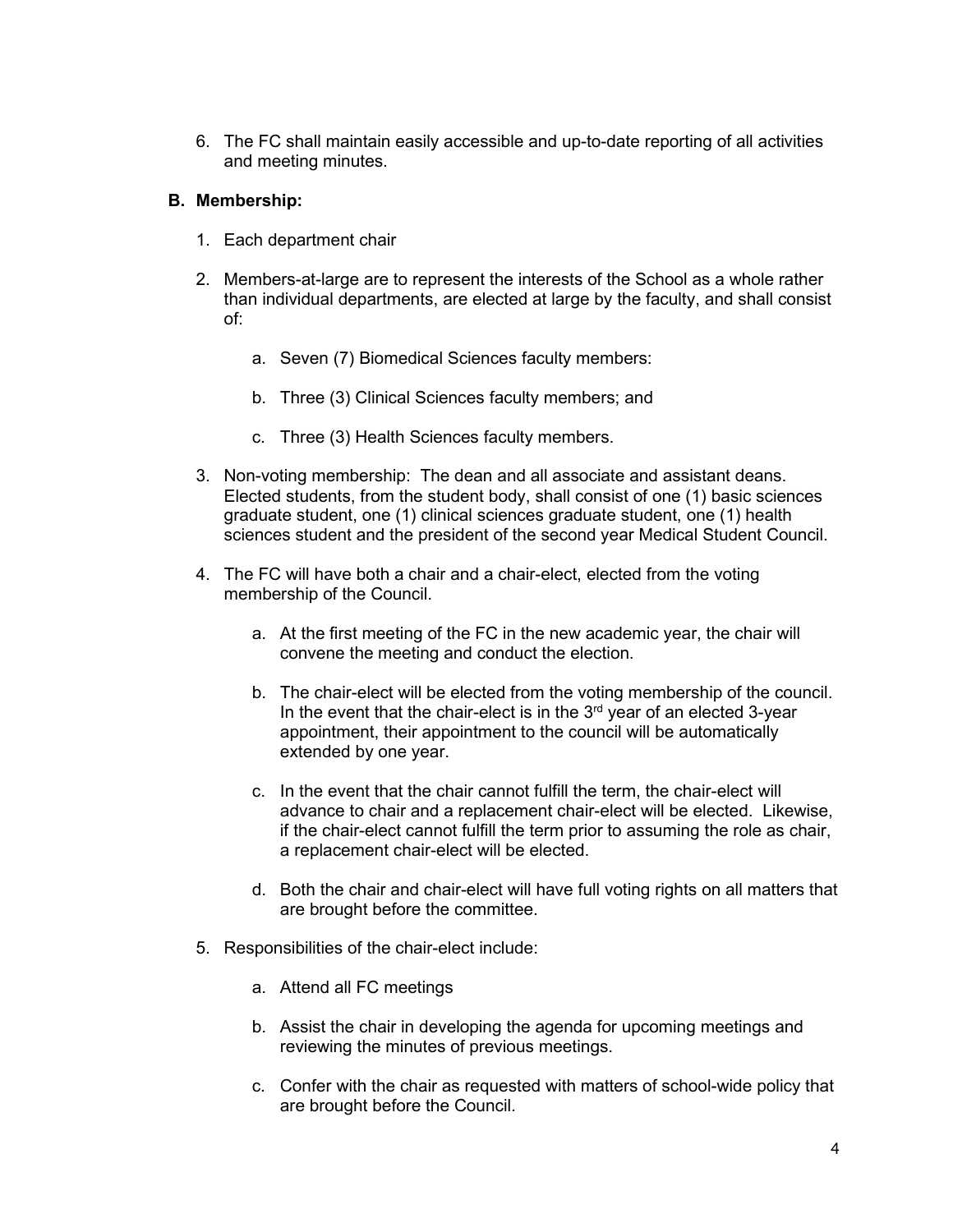d. In the event that the Chair cannot attend the meeting, serve in place of the chair.

### **C. Terms and Conditions of the FC:**

- 1. The FC shall meet at least quarterly during the academic year. Additional meetings may be held at the request of the Council chair, by a minimum of five council members or by the Dean.
- 2. A quorum for transaction of business at any meeting of the FC shall consist of a simple majority of the council's voting members. Members must be present, physically or by electronic means, to be included in the quorum. Voting by proxy is not be permitted.
- 3. A written agenda and all supporting documents shall be distributed to all members of the FC at least three working days prior to any meeting.
- 4. Votes taken during the meeting of the FC may be recorded as roll call votes on the request of a voting member.
- 5. School-wide policy decisions approved by the FC and endorsed by the dean will be posted electronically on the website.
- 6. The voting faculty shall elect representatives to the FC for terms to begin July  $1<sup>st</sup>$ following the election.
- 7. Voting for representatives to the FC shall be by individual ballot on nominees proposed by the nominating committee. Only members of the voting faculty may be nominated. Ballots are to be dispersed by May  $1<sup>st</sup>$  of each year to the voting faculty. All representatives to the FC shall be elected by a plurality vote.
- 8. Elected terms will be for three (3) years and no one person can serve more than two consecutive terms without a one-year hiatus. Students shall serve one-year terms.

### **D. School-wide Committees of the Faculty Council:**

### **1. Bylaws**

- a. Charge: The Bylaws Committee shall:
	- i. Review the SMHS Bylaws formally on a biennial basis to ensure it reflects the needs and functions of the School.
	- ii. Review School-wide policies on an annual basis to ensure they reflect the needs and functions of the School.
	- iii. Address any issues or concerns at any time at the request of the FC, any committee of the FC or based on a submitted written petition proposing an amendment to the Bylaws.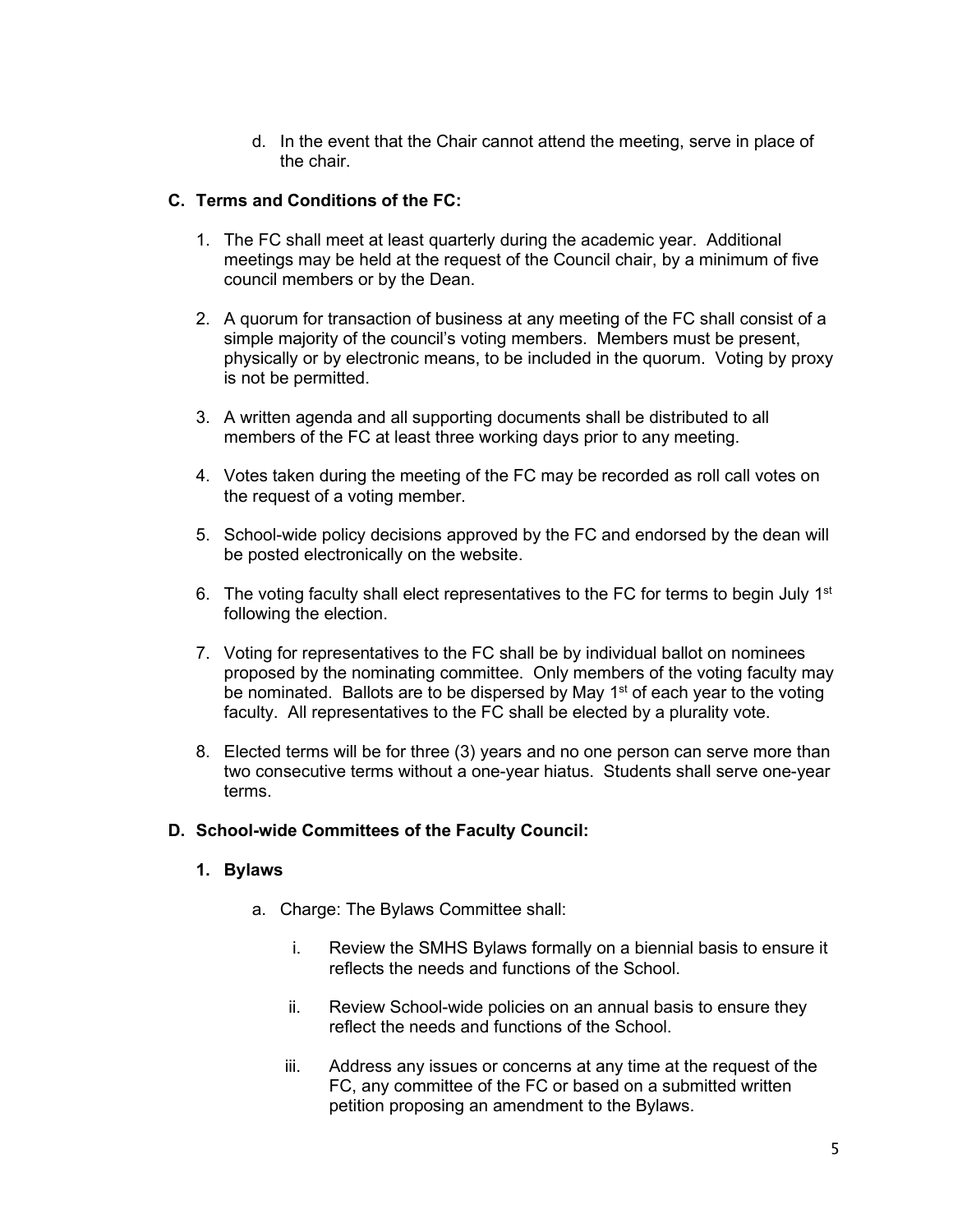- iv. Incorporate into the Bylaws all amendments approved by the faculty.
- v. Incorporate into the Bylaws any purely editorial change in wording not requiring approval by the faculty.
- vi. Include amendments to the Bylaws, approved by the FC and by the voting faculty, into the existing Bylaws.
- vii. Advise the FC on resolving conflicts or omissions in the current Bylaws.
- viii. Make sure posted bylaws remain up-to-date.
- b. Line of Reporting: The Bylaws Committee shall report all actions annually to FC and shall include information requested by FC. The Committee shall send all recommendations to FC for review.
- c. Membership:
	- i. Voting membership: The voting membership of the Bylaws Committee shall be nine members and include:
		- 1. Three members of the basic science faculty. Two members nominated and elected at large. One member appointed by the Dean.
		- 2. Three members of the clinical sciences faculty. Two members nominated and elected at large. One member appointed by the Dean.
		- 3. Three members of the health sciences faculty. Two members nominated and elected at large. One member appointed by the Dean.
	- ii. Nonvoting membership: The Associate Dean for Education and Faculty Affairs

#### **2. Committee on Promotion and Tenure**

- a. Charge: The Committee on Promotion and Tenure (CPT) shall:
	- i. Develop School-wide policy and procedure in the form of *CPT Guidelines* for conducting periodic performance reviews and recommendations for promotion and tenure of faculty of the School. Such policies shall be based upon guidance from the University Faculty Handbook. The FC must approve proposed School-wide policies developed by CPT before they may be promulgated.
	- ii. Ensure that every department develops promotion and tenure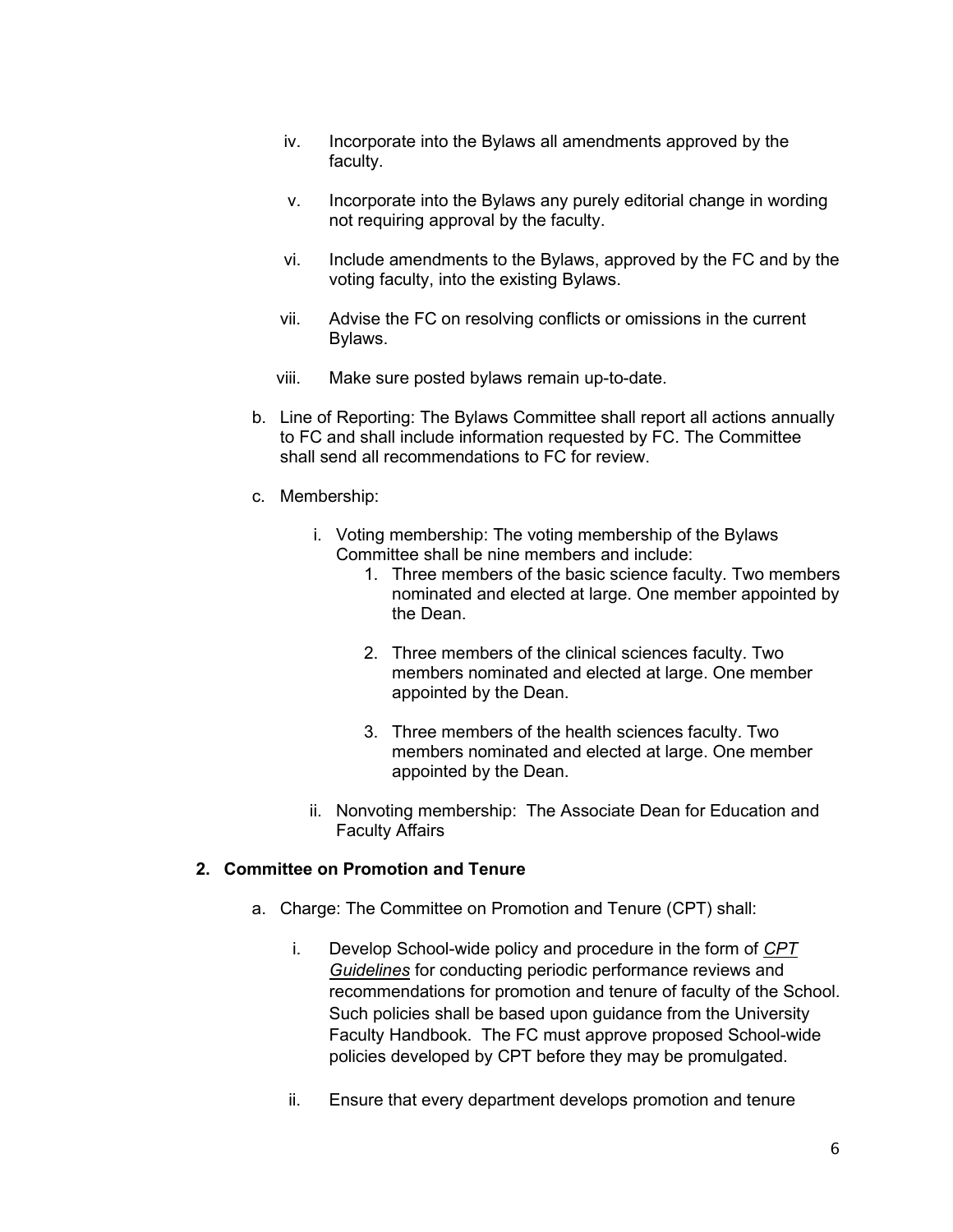guidelines for their faculty consistent with the School's CPT Guidelines.

- iii. Approve all departmental guidelines for promotion and tenure of faculty to ensure comparable processes throughout the School and conformity with University and System rules, policies and procedures.
- iv. Independently evaluate each dossier submitted to the School CPT. Review and make recommendations on promotion using only the approved criteria established by the submitting department.
- v. Independently evaluate each dossier submitted to the School CPT. Review and make recommendations on the award of tenure using only the approved criteria established by the submitting department.
- vi. Review and provide counsel regarding the credentials of individuals for appointment within faculty title series and rank.
- b. Line of Reporting: The CPT shall send all recommendations for the establishment of school-wide policies and procedures for promotion and tenure to FC for review. The CPT shall report its actions and activities annually and as requested to FC.
- c. Membership:
	- i. Voting membership: The voting membership of the Committee on Promotion and Tenure shall be nine members of the academic faculty title series and include:
		- 1. Three members of the Scientist scholar faculty. Two members nominated and elected at large. One member appointed by the Dean.
		- 2. Three members of the Clinician Scholar faculty. Two members nominated and elected at large. One member appointed by the Dean.
		- 3. Three members of the Educator Scholar faculty. Two members nominated and elected at large. One member appointed by the Dean.
	- ii. Membership Eligibility: The nine voting members shall hold the rank at the Associate Professor or Professor levels. At least three members shall be tenured faculty. Chairpersons are not eligible for membership.
	- iii. Nonvoting membership: The Associate Dean for Education and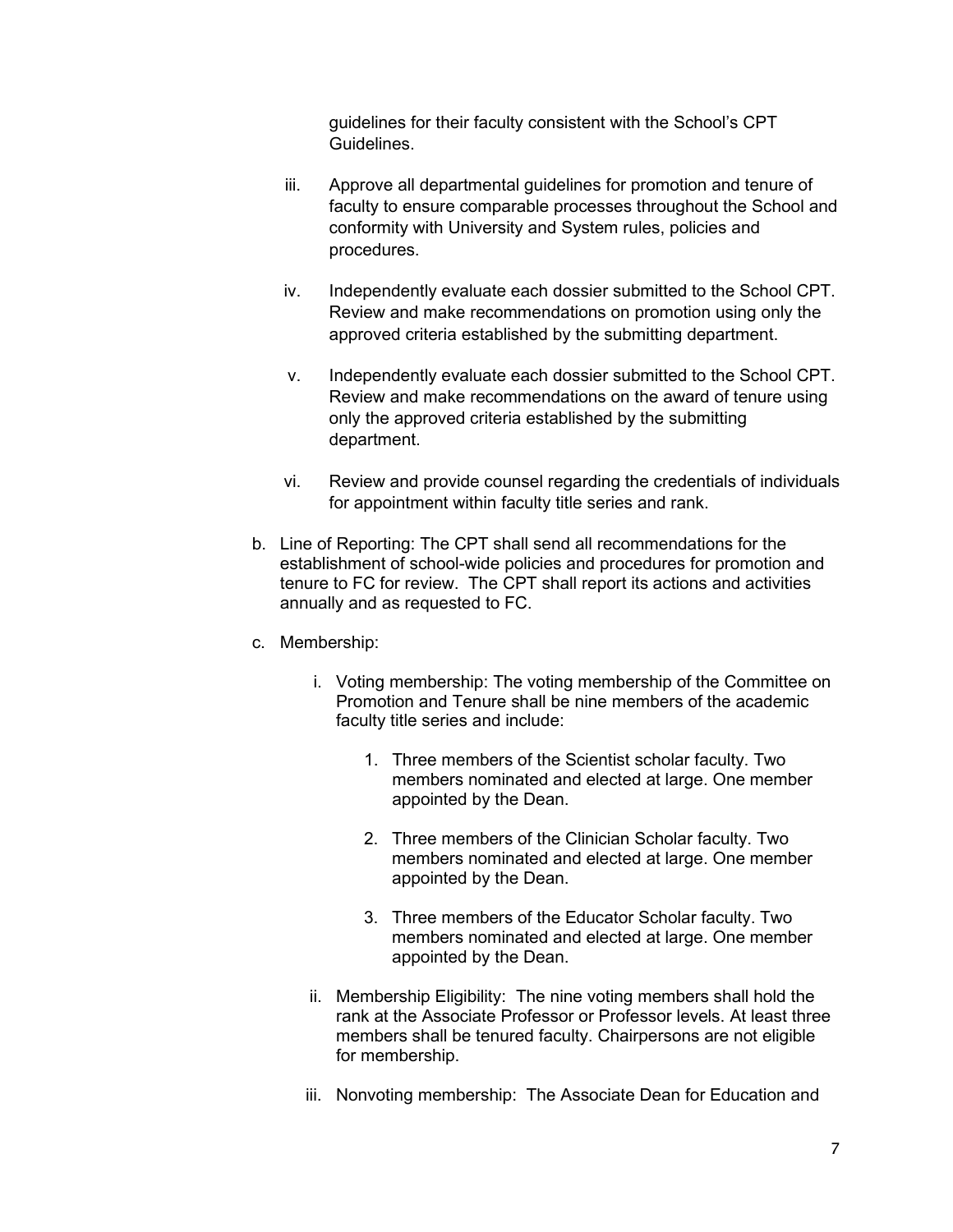#### Faculty Affairs

#### **3. Committee on Resources for Education**

- a. Charge: The Committee on Resources in Education shall:
	- i. Identify needs and recommend solutions regarding educational resources that affect the academic and research programs of the School and its stakeholders.
	- ii. Engage in long range planning to meet current and future needs and make recommendations to FC.
- b. Line of Reporting: The Committee on Resources in Education shall report all actions annually to FC and shall include information requested by FC. The Committee shall send all recommendations to FC for review.
- c. Membership:
	- i. Voting membership: The voting membership of the Committee on Resources in Education shall be thirteen members and include:
		- 1. Two members from the Biomedical and Health Sciences Curriculum Committee; one representing basic sciences and one representing health sciences.
		- 2. One member from the College of Nursing and Professional Disciplines, selected by their Dean.
		- 3. Director of the Simulation Center, or designee.
		- 4. Chief Information Officer, or designee
		- 5. Director of Library Resources, or designee
		- 6. Three students, one from each of the basic sciences, clinical sciences and health sciences areas. Each student will be elected by their peers and appointed by the dean or dean's designee.
		- 7. One representative from the Office of Education Resources, appointed by the Associate Dean for Teaching and Learning.
		- 8. One representative from the Indians into Medicine (INMED) Program, appointed by the director of INMED.
		- 9. One representative from the Undergraduate Medical Education Committee, elected by that committee.
		- 10. One additional representative appointed by the dean.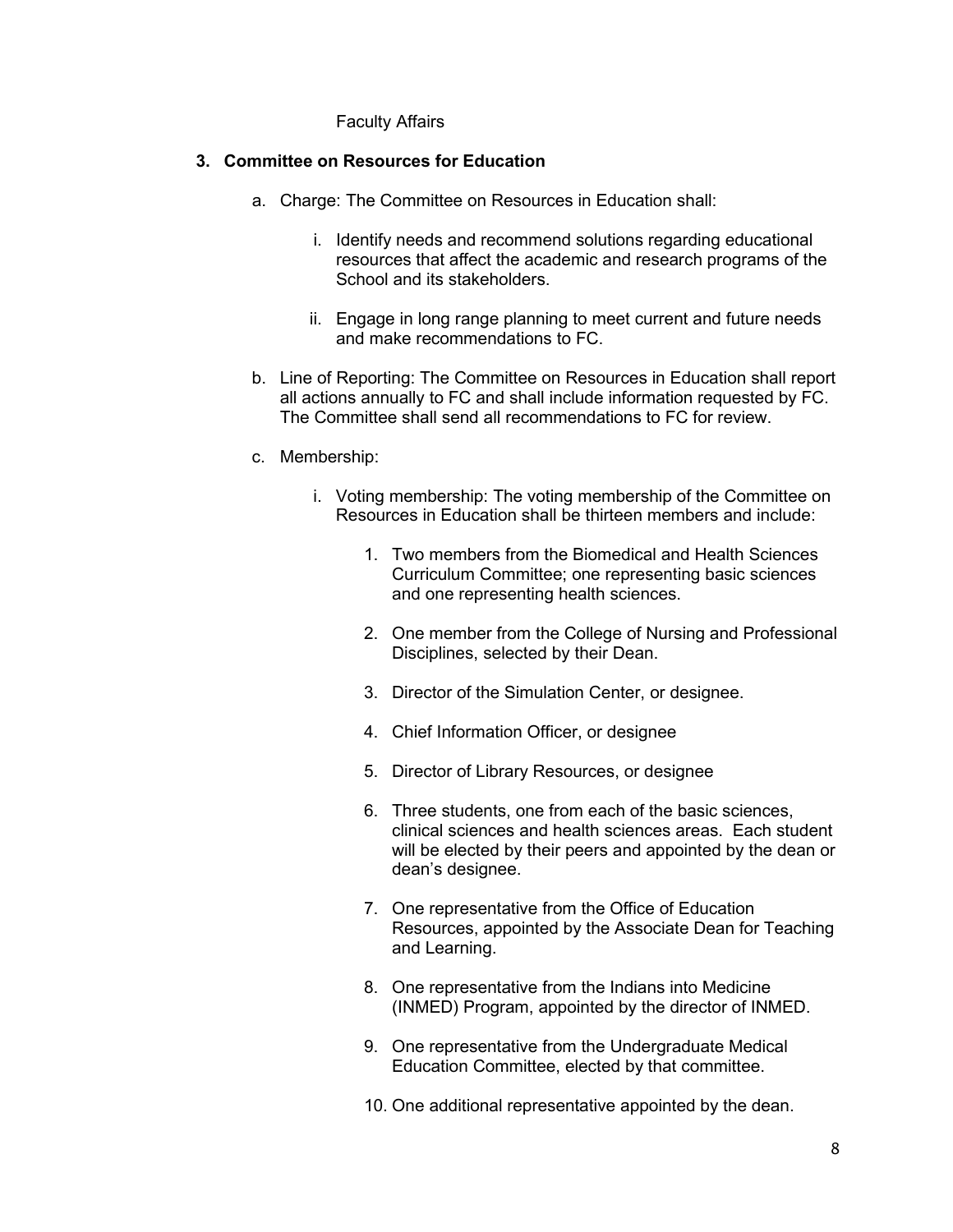- ii. Nonvoting membership: The Associate Dean for Teaching and Learning
- iii. Terms/Conditions:

The committee shall meet at least quarterly.

#### **4. Nominating Committee**

- a. Charge: The Nominating Committee shall:
	- i. Prepare a list of qualified nominees for each available voting position on the FC, School-wide committees, and Programmatic committees. Such a list shall contain at least two nominees for each position and shall include all qualified self-nominated faculty.
	- ii. Ensure insofar as possible that candidates represent the diversity of the faculty.
	- iii. Hold and manage faculty elections to select qualified individuals to fill those voting positions in the FC, School-wide committees, and Programmatic committees.
- b. Line of Reporting: The nominating committee shall report its actions and activities annually and as requested to the FC. The committee shall send all recommendations for the establishment of School-wide policies and procedures to FC for review.
- c. Membership:
	- i. Voting membership: The voting membership of the Nominating Committee shall consist of nine voting members and include:
		- 1. Three members of the basic science faculty. Two members nominated and elected at large. One member appointed by the Dean.
		- 2. Three members of the clinical sciences faculty. Two members nominated and elected at large. One member appointed by the Dean.
		- 3. Three members of the health sciences faculty. Two members nominated and elected at large. One member appointed by the Dean.
	- ii. Nonvoting membership: The Dean of the SMHS.
	- iii. Terms/Conditions:
		- 1. For faculty that have multiple affiliations, the nominating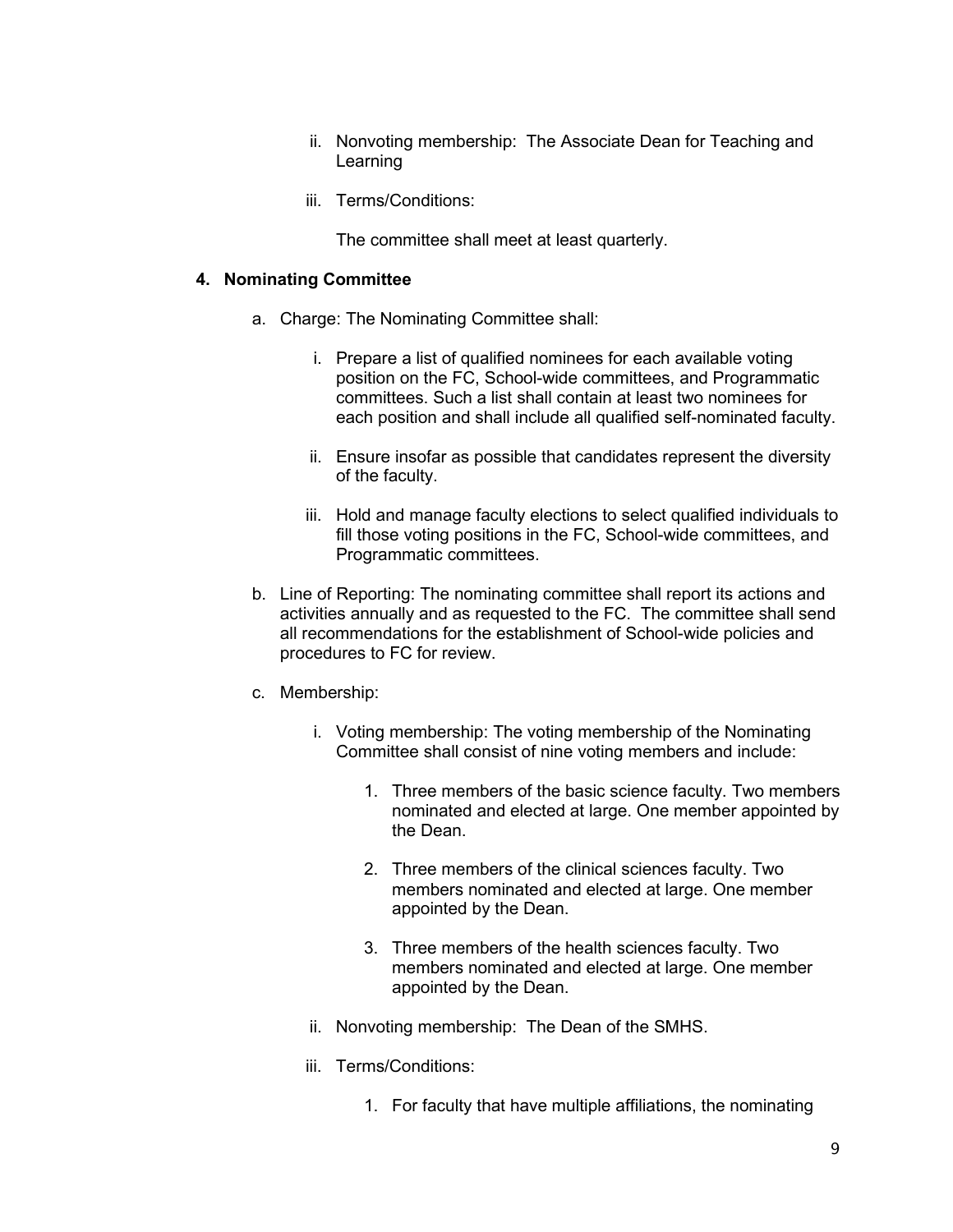committee requests faculty self-identify their category (basic sciences, clinical sciences, health sciences) and the nominating committee will review the category the faculty member selects in order to best serve the functions of the committee and the school at large. All terms of office shall commence July 1 of the next academic year following election.

- 2. The list of nominees shall be completed by April 1 of each year and submitted to the Dean at such time, to be used in the annual election by the voting faculty.
- 3. Election ballots shall be submitted to the voting faculty no later than May 1.

### **5. Research Committee**

- a. Charge: The Research Committee shall:
	- i. Develop and recommend school-wide policy and guidelines for the conduct of research in biomedical, educational, and clinical sciences.
	- ii. Formulate strategies and approaches to prioritize investment of institutional research resources, recommend School-wide policies for priorities in research and methods to support interdisciplinary and translational research and support mentorship of faculty.
- b. Line of Reporting: The Research Committee shall report its actions and activities annually and as requested to the FC. The Committee shall send all recommendations for the establishment of School policies and procedures to the FC for review.
- c. Membership:
	- i. Voting membership: The voting membership of the Research Committee shall consist of twelve voting members, who have research activity, peer-reviewed publications, and/or peerreviewed research funding:
		- 1. Seven members nominated and elected at large.
		- 2. Five members appointed by the Dean.
	- ii. Nonvoting membership: The Senior Associate Dean for Medicine and Research, the Director of Learner Research, and the Associate Dean for Education and Faculty Affairs.

### **E. Procedures for School-wide committees of the FC:**

1. At least a simple majority of voting members of committees established under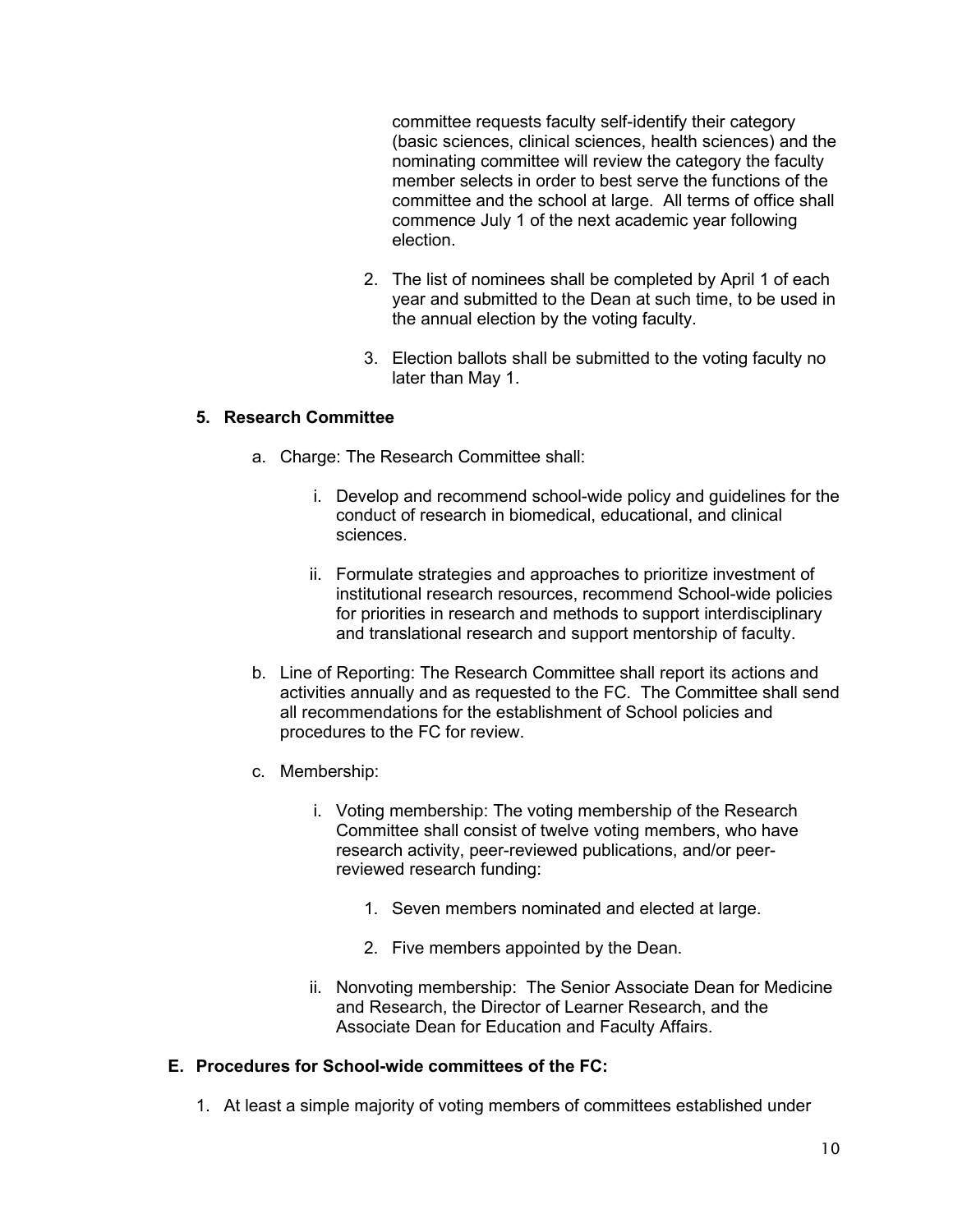these bylaws shall be elected by the voting faculty.

- 2. The chair of each committee shall be elected by members of the committee.
- 3. Unless otherwise specified, committee members shall serve staggered threeyear terms and shall be eligible for further service. No person may serve beyond two full consecutive terms without a minimum of a one-year hiatus. If a committee member cannot serve the full term, the FC chair in consultation with the Dean shall select a person to serve until the next general election of committee members.
- 4. Medical, graduate and undergraduate students in the School may be appointed by the dean to committees established by the FC.
- 5. Committees shall keep minutes of each meeting and copies of said minutes shall be forwarded to the Dean's office. The Dean's Office shall post these minutes to the School's website.
- 6. The chair, or designee, of each committee shall present a written report of the committee's actions to the FC at least annually and shall be available at the meeting(s) for answering questions.
- 7. Committees shall meet initially upon the call of the appropriate advisory administrative officer, and thereafter upon the call of the chair or a simple majority of the committee members. Normally, at least two weeks' notice shall be given to all members prior to each meeting.
- 8. A quorum of any committee shall be defined as a simple majority of the voting committee membership.
- 9. A committee chair may request that the FC chair replace a member of the committee who fails to regularly attend meetings.

### **F. Programmatic Committees:**

#### **1. Undergraduate Medical Education Committee (UMEC)**

The UMEC in collaboration with the dean shall oversee the undergraduate medical education program. The UMEC has full authority over the design, management, implementation and assessment of its curriculum. The UMEC shall establish policy in order to carry out the charge of the committee and to meet LCME accreditation requirements

#### **2. Biomedical and Health Sciences Curriculum Committee (BHSCC)**

The BHSCC will oversee the biomedical and health sciences undergraduate and graduate programs' curriculum requests pursuant to University policy and procedure.

**3. Graduate Medical Education Committee (GMEC)**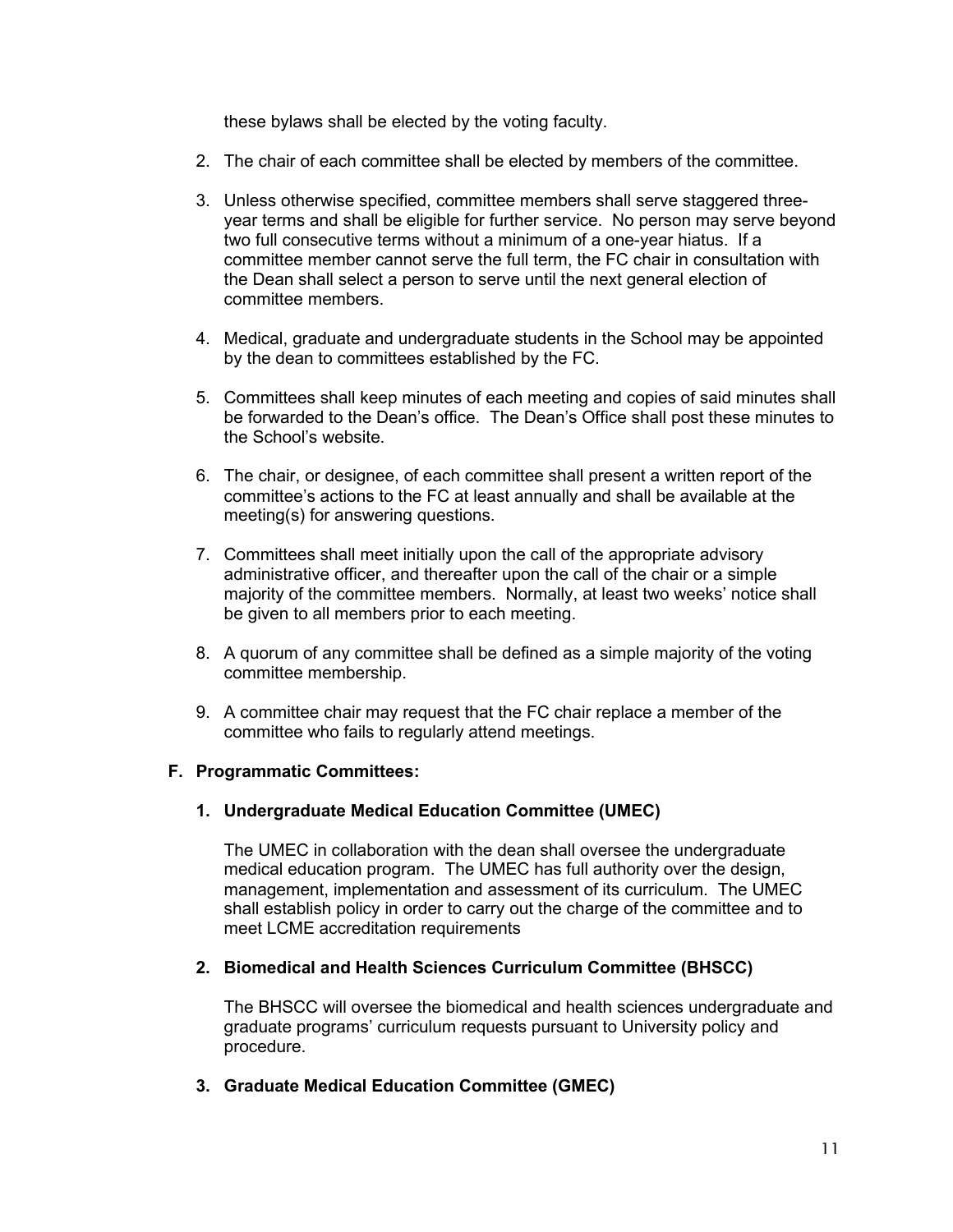The GMEC will oversee graduate medical education and shall have authority to oversee and determine policy for all aspects of the graduate medical education program in accordance with the Accreditation Council for Graduate Medical Education guidelines.

# **Section Five-Referral and Appeals Procedures**

- 1. Appeals:
	- A. Any faculty member(s) wishing to challenge a specific action of the FC shall submit to the council a written petition stating their objection and proposed remedy, endorsed by 20 of the voting faculty.
	- B. An *ad hoc* appeals committee of the FC consisting of three members will meet with the faculty member(s) within ten working days to discuss the issue.
	- C. If the issue is not resolved satisfactorily, a special meeting of the FC will be held within 20 working days to address the issue. If the issue is not satisfactorily resolved at this level it will be referred to a Faculty Assembly presided over by the dean and, in which the issue in question will be decided based on a plurality of the voting faculty membership in attendance.
- 2. Referrals:

Any faculty member(s) may refer an issue to the FC, either through the chair or a member of the council, with a written petition signed by five members of the voting faculty.

### **Article IV-Parliamentary Procedure**

All meetings of a committee authorized by these bylaws shall operate under the most recent edition of the Sturgis Standard Code of Parliamentary Procedure.

# **Article V-Inconsistency**

In case of any inconsistency between these bylaws and the University of North Dakota University System procedures, policies, rules or regulations of the North Dakota State Board of Higher Education or the laws of the State of North Dakota, said Board policies, rules or regulations or state law shall govern. Any matter pertaining to the operation of the School not covered by these bylaws shall be governed by: the University of North Dakota Faculty Handbook; The University of North Dakota policies; the policies, rules or regulations of the North Dakota State Board of Higher Education; or the laws of the State of North Dakota, as may be appropriate.

### **Article VI-Amendment, Interpretation, and Implementation**

### **Section One-Amendments**

- A. There are two ways in which amendments to the bylaws may be proposed:
	- 1. Any member of the faculty may propose an amendment to the bylaws by submitting a written petition signed by at least 20 members of the voting